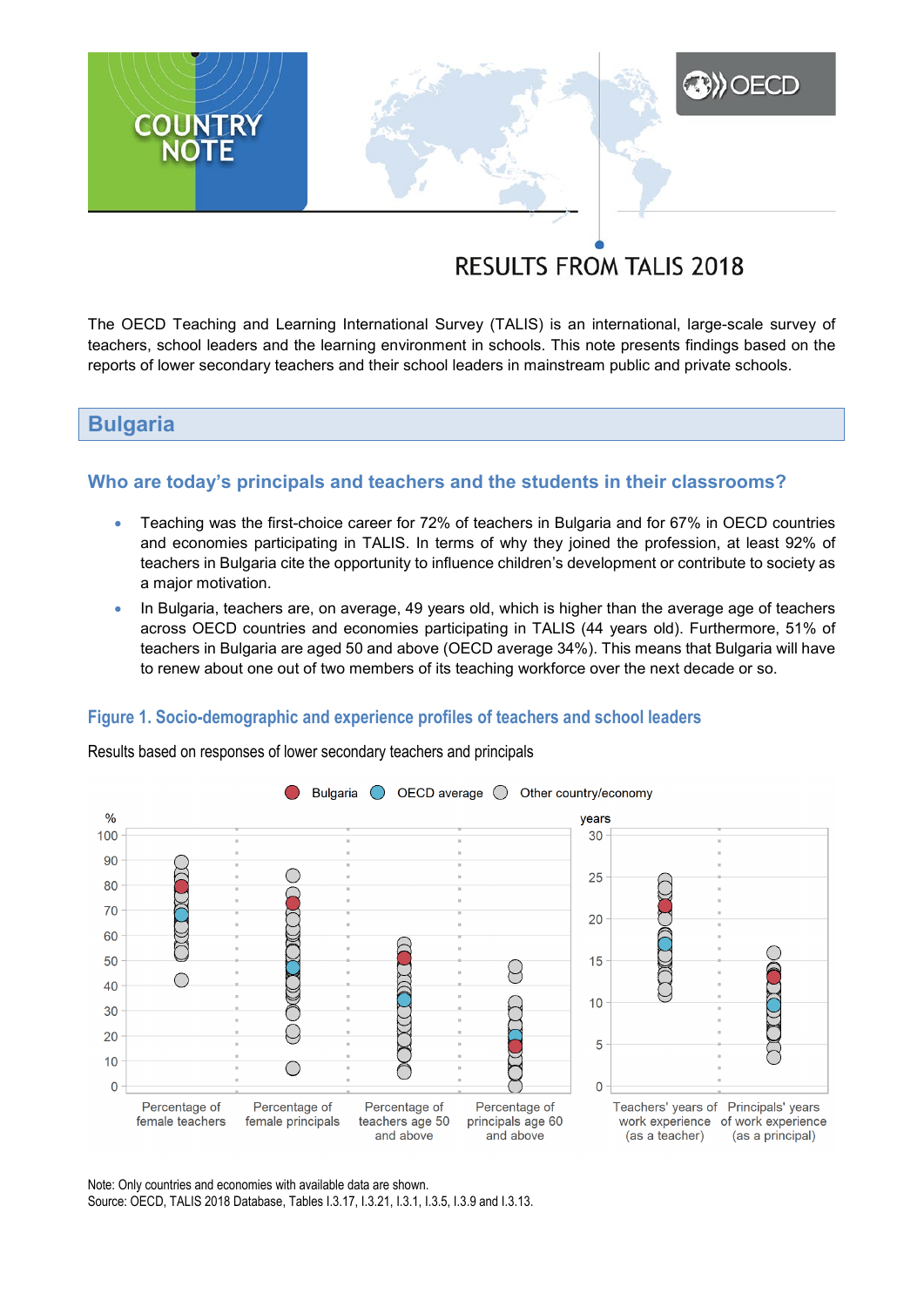#### **2** | Bulgaria - Country Note - TALIS 2018 Results

- In Bulgaria, principals are, on average, 53 years old, which is not significantly different from the average age of principals across OECD countries and economies participating in TALIS (52 years old). Furthermore, 16% of principals in Bulgaria are aged 60 and above, compared to 20% on average across the OECD.
- Information about the gender distribution of the teacher and principal workforces makes it possible to gauge the degree of gender imbalance in the teaching profession and of gender disparities in the scope for promotion to leadership positions. In Bulgaria, only 73% of principals are women, compared to 80% of teachers. This can be benchmarked against the OECD averages of 47% of women among school leaders and 68% among teachers.
- In terms of classroom environments, relations between students and teachers are positive overall, with 96% of teachers in Bulgaria agreeing that students and teachers usually get on well with each other. However, 26% of principals report regular acts of intimidation or bullying among their students, which is higher than the OECD average (14%).
- In Bulgaria, 0% of teachers work in schools where at least 10% of the students have a migrant background (OECD average 17%). At the same time, 98% of school leaders report that their teachers believe that children and young people should learn that people of different cultures have a lot in common (OECD average 95%).

# **What practices are teachers using in the classroom?**

- Among the range of instructional practices TALIS asks teachers about, those aimed at enhancing classroom management and clarity of instruction are widely applied in Bulgaria, as well as across the OECD countries and economies participating in TALIS. For instance, in Bulgaria, 68% of teachers report frequently calming students who are disruptive (OECD average 65%) and 93% report frequently explaining how new and old topics are related (OECD average 84%).
- Practices involving student cognitive activation, which are known to be important for student learning, are less widespread, with about half of teachers using these methods across the OECD. Specifically, in Bulgaria, 52% of teachers report frequently asking students to decide on their own procedures for solving complex tasks, compared to 45% on average across the OECD.
- During a typical lesson, teachers spend 84% of classroom time on actual teaching and learning, on average in Bulgaria, which is higher than the OECD average of 78%.
- In the past five to ten years, classroom time spent on actual teaching and learning has decreased in about half of the countries and economies participating in TALIS. In the past five years in Bulgaria, classroom time spent on actual teaching and learning has decreased by 3 percentage points.
- In Bulgaria, 81% of teachers routinely assess their students' progress by observing them and providing immediate feedback (OECD average 79%), while 77% of teachers report administering their own assessments to their students (OECD average 77%) and 25% of teachers frequently let students evaluate their own progress (OECD average 41%).
- Overall, a vast majority of teachers and school leaders view their colleagues as open to change and their schools as places that have the capacity to adopt innovative practices. In Bulgaria, 86% of teachers also report that they and their colleagues support each other in implementing new ideas. This is higher than the average share across the OECD countries and economies participating in TALIS (78%).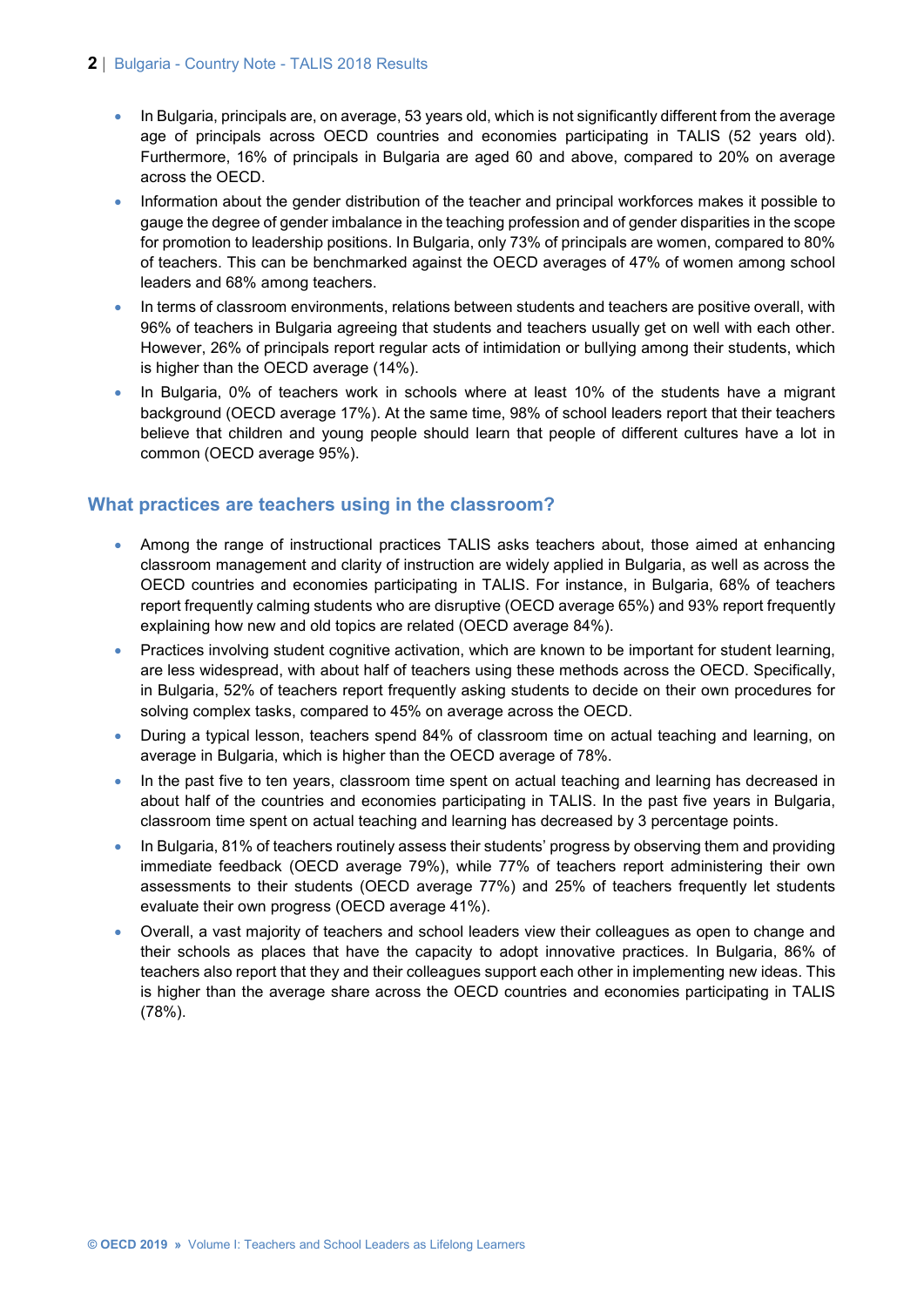#### **How are teachers and school leaders trained?**

- During their initial education and training, 90% of teachers in Bulgaria were instructed on subject content, pedagogy and classroom practice – a share that is higher than the average of OECD countries and economies participating in TALIS (79%). In Bulgaria, 38% of teachers report having participated in some kind of formal or informal induction when they joined their current school, compared to 42% of teachers across OECD countries and economies participating in TALIS.
- While school principals across the OECD generally consider mentoring to be important for teachers' work and students' performance, 22% of novice teachers (with up to 5 years of experience) have an assigned mentor. In Bulgaria, this share amounts to 18%.
- On average across the OECD, school leaders usually have a higher level of educational attainment than teachers. However, only half of them complete a training course or programme for principals at least once before taking up their position as principal. In Bulgaria, 32% of school leaders have completed a programme or course in school administration or training for principals (OECD average 54%), and 20% have completed an instructional leadership training programme or course (OECD average 54%), before taking up their position as principal.

#### **Figure 2. Initial and continuous training**

Results based on responses of lower secondary teachers and principals



Note: Only countries and economies with available data are shown. Source: OECD, TALIS 2018 Database, Tables I.4.14, I.4.28, I.4.39, I.4.64, I.5.2 and I.5.10.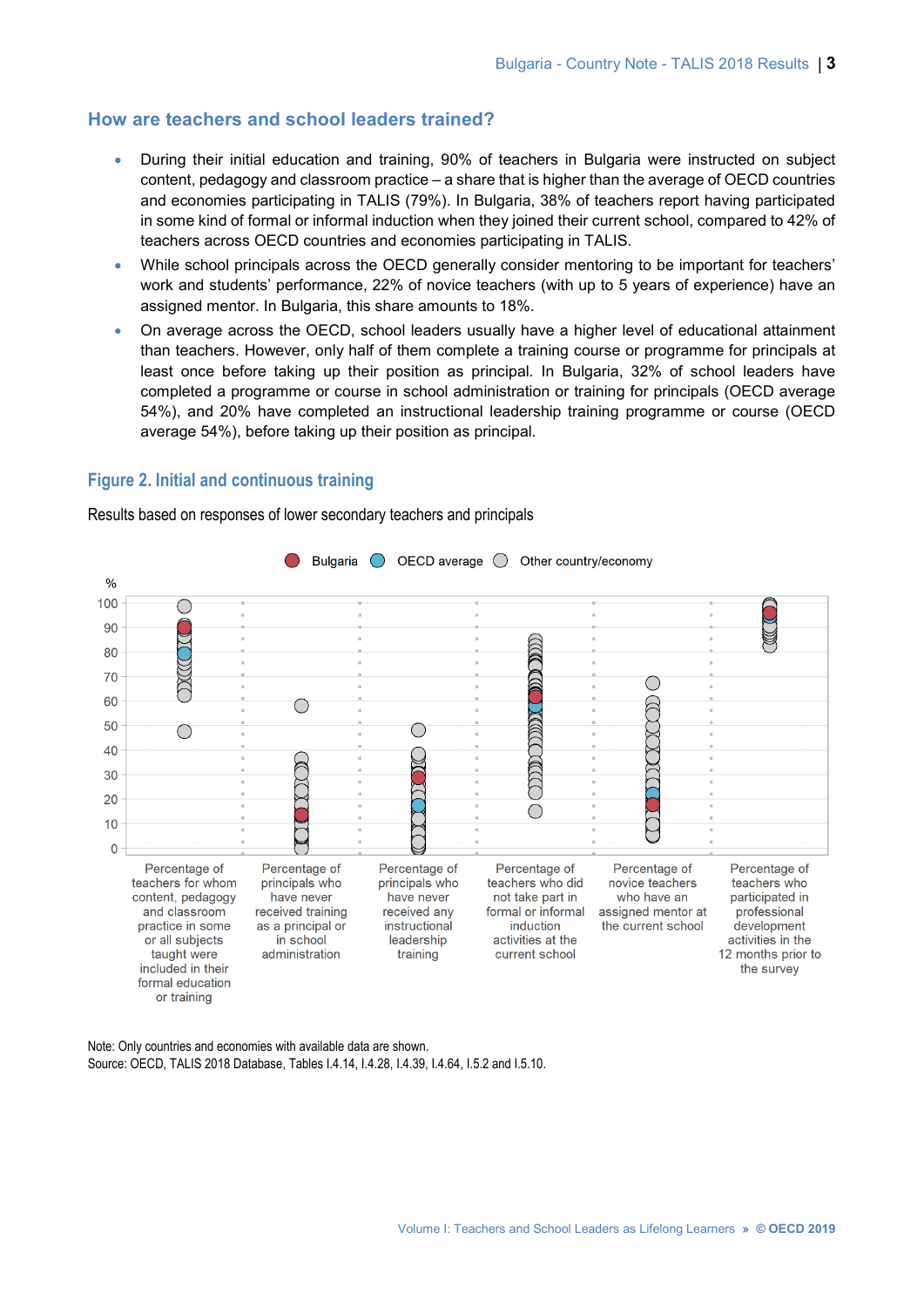#### **4** | Bulgaria - Country Note - TALIS 2018 Results

- Taking part in some kind of in-service training is commonplace among teachers and principals in Bulgaria, with 96% of teachers (OECD average 94%) and 100% of principals (OECD average 99%) attending at least one professional development activity in the year prior to the survey.
- Attending courses and seminars is one of the most popular types of professional development for teachers across the OECD. In Bulgaria, 85% of teachers participate in this kind of training, while 46% of teachers participate in training based on peer learning and coaching. It is interesting to note that teachers, across the OECD, report that professional development based on collaboration and collaborative approaches to teaching is among the most impactful for them.
- Teachers in Bulgaria appear satisfied with the training they received, as 71% report that it had a positive impact on their teaching practice, a share that is lower than the average of OECD countries and economies participating in TALIS (82%). It is also true that teachers who report participating in such impactful training tend to display higher levels of self-efficacy and job satisfaction.
- But some areas of professional development are still lacking, according to teachers. Across the OECD, developing advanced ICT skills is one area in which teachers say that they need more training, along with teaching in multicultural/multilingual settings and teaching students with special needs. Among these three areas, teachers in Bulgaria expressed a particularly high need for training in teaching students with special needs.

# **Teaching students with diverse ability levels and needs**

- On average in Bulgaria, 8% of teachers work in classes with at least 10% of students with special needs (i.e. those for whom a special learning need has been formally identified because they are mentally, physically, or emotionally disadvantaged), which is lower than the average of OECD countries and economies participating in TALIS (27%).
- In Bulgaria, 42% of teachers were trained to teach in mixed-ability settings as part of their formal teacher education or training, while 37% of teachers on average felt prepared to teach in such settings when they finished their studies.
- Furthermore, although 39% of teachers on average participated in professional development activities including teaching students with special needs in the 12 months prior to the survey, training in teaching special needs students is the professional development topic with the highest percentage of teachers reporting a high need for it – 27% in Bulgaria (compared to 22% across the OECD).
- On average in Bulgaria, 18% of school principals report that delivery of quality instruction in their school is hindered by a shortage of teachers with competence in teaching students with special needs (compared to 32% across the OECD).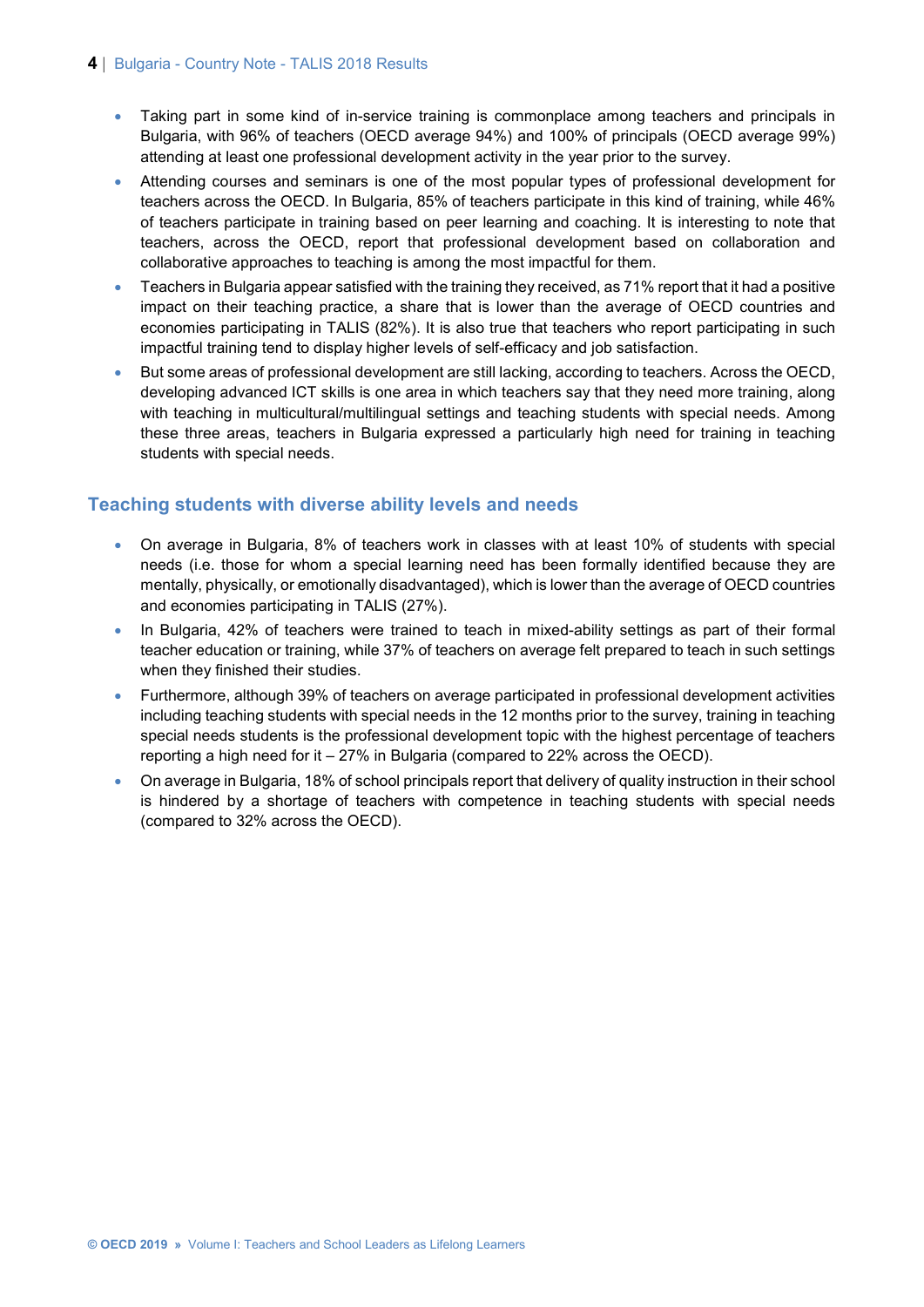#### **Figure 3. A snapshot of teaching students with diverse ability levels and needs**



Results based on responses of lower secondary teachers and principals

Note: Only countries and economies with available data are shown. Source: OECD, TALIS 2018 Database, Tables I. 3.28, I. 4.13, I. 4.20, I. 5.18, I. 5.21 and I. 3.63.